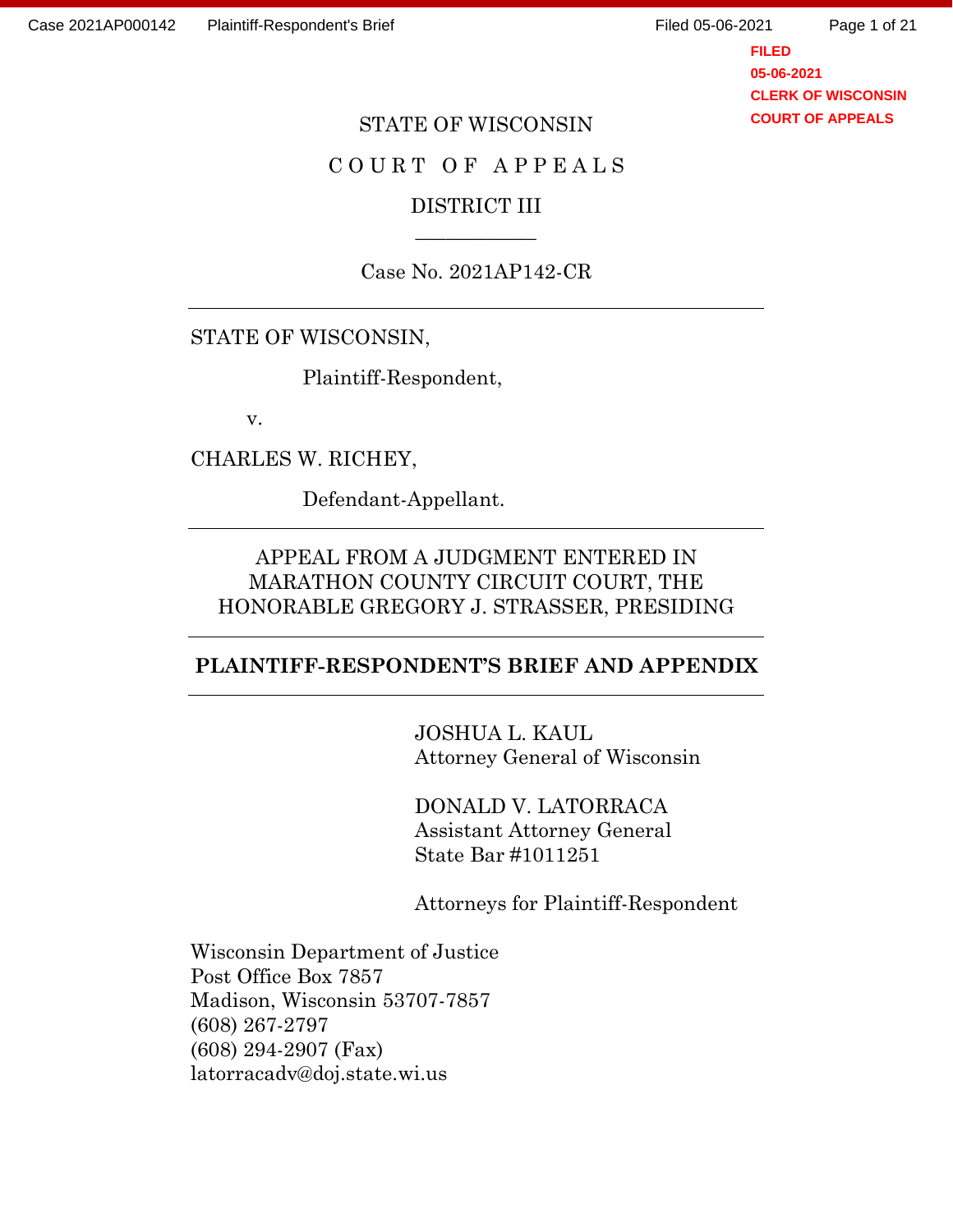# **TABLE OF CONTENTS**

| Page                                                                                                                              |
|-----------------------------------------------------------------------------------------------------------------------------------|
|                                                                                                                                   |
| STATEMENT ON ORAL ARGUMENT                                                                                                        |
|                                                                                                                                   |
|                                                                                                                                   |
|                                                                                                                                   |
| The circuit court correctly denied Richey's<br>suppression motion because the officer<br>seized him based on reasonable suspicion |
| The State bears the burden of<br>$A_{\cdot}$<br>demonstrating the reasonableness                                                  |
| Based on the totality of the<br>$\rm B$ .<br>circumstances, Officer Meier had                                                     |
| C.<br>Richey's attempts to challenge<br>reasonable suspicion are                                                                  |
|                                                                                                                                   |

# **TABLE OF AUTHORITIES**

# **Cases**

| Adams v. Williams,   |  |
|----------------------|--|
| Hill v. California,  |  |
| Illinois v. Lidster, |  |
| Illinois v. Wardlow, |  |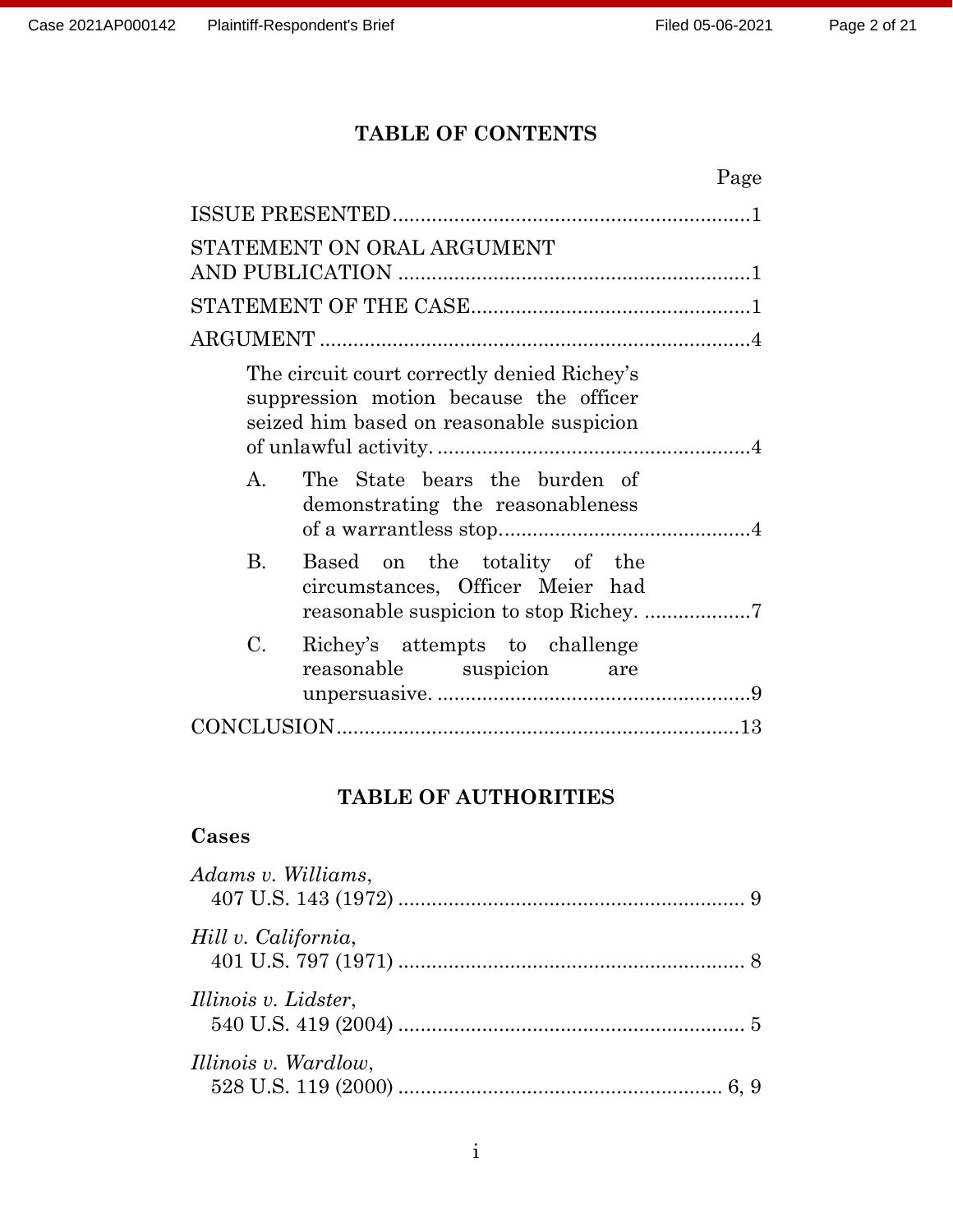# Page

| New Jersey v. T.L.O.,                                                    |
|--------------------------------------------------------------------------|
| Ohio v. Robinette,                                                       |
| State v. Adams,<br>No. 2018AP174-CR, 2019 WL 194763                      |
| State v. Anderson,                                                       |
| State v. Begicevic,<br>2004 WI App 57, 270 Wis. 2d 675, 678 N.W.2d 293 6 |
| State v. Colstad,                                                        |
| State v. Eason,                                                          |
| State v. Guzy,<br>139 Wis. 2d 663, 407 N.W.2d 548 (1987)  11             |
| State v. Hogan,<br>2015 WI 76, 364 Wis. 2d 167, 868 N.W.2d 124 6         |
| State v. Houghton,<br>2015 WI 79, 364 Wis. 2d 234, 868 N.W.2d 143 6, 7   |
| State v. Jackson,                                                        |
| <i>State v. Pickens,</i>                                                 |
| State v. Post,                                                           |
| State v. Richardson,                                                     |
| State v. Scott,<br>2017 WI App 74, 378 Wis. 2d 578, 904 N.W.2d 125 5     |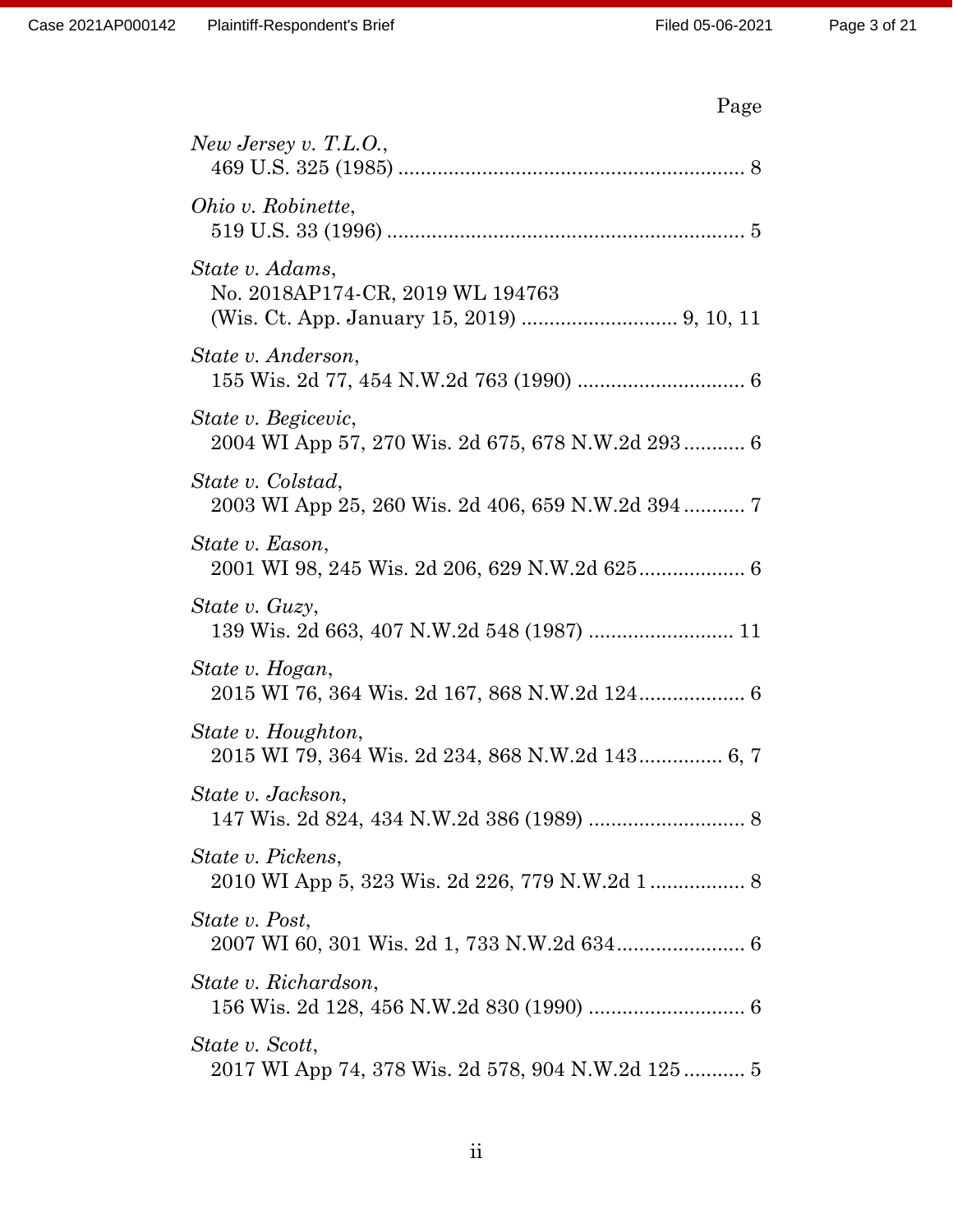# Page

| State v. Tullberg, |
|--------------------|
| State v. Williams, |
| State v. Wright,   |
| State v. Young,    |
| Terry v. Ohio,     |

# **Constitutional Provisions**

# **Statutes**

|--|--|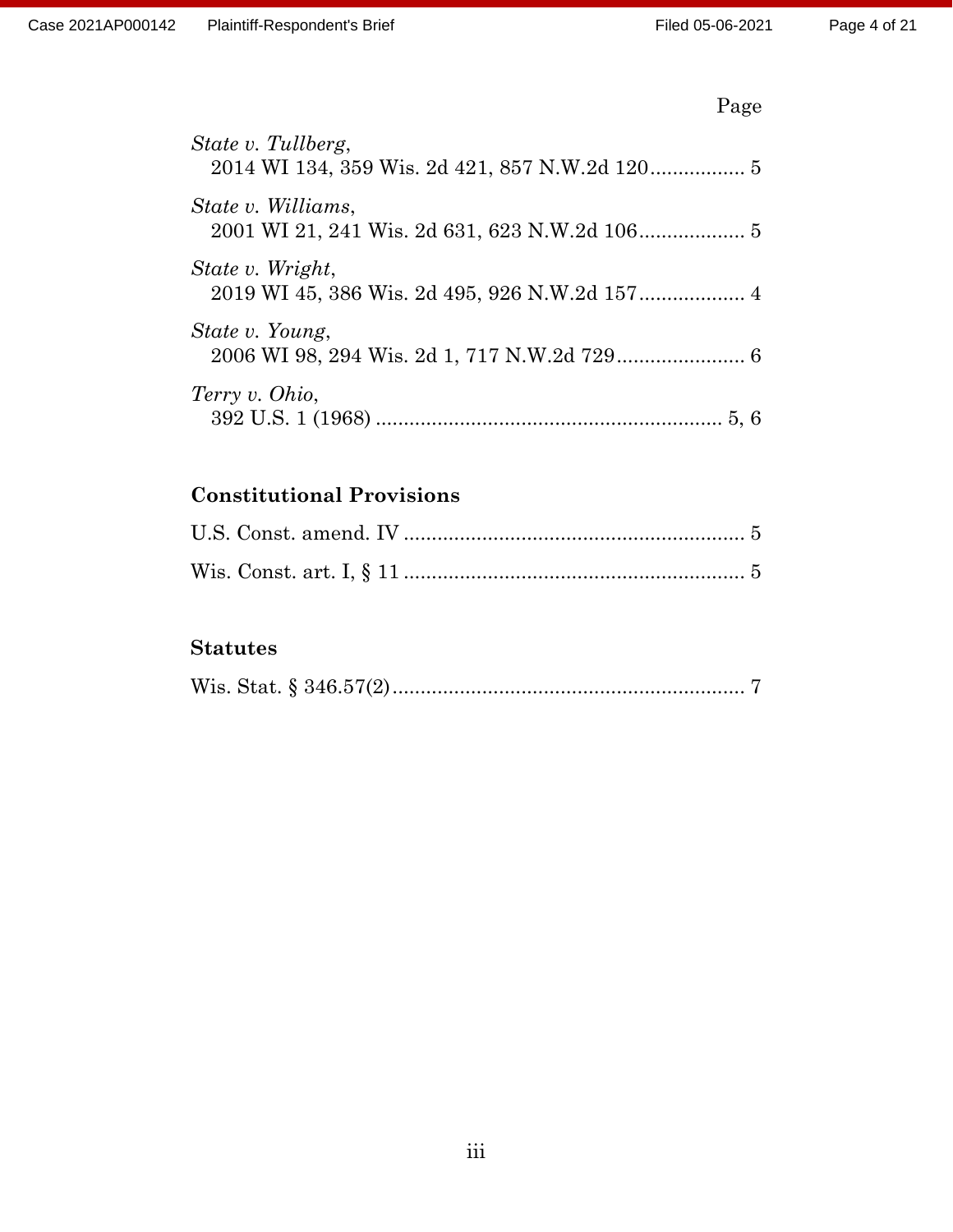#### **ISSUE PRESENTED**

Charles W. Richey pleaded no contest to operating while intoxicated as a seventh, eighth, or ninth offense after the circuit court denied his motion to suppress evidence. On appeal, Richey contends that the officer lacked reasonable suspicion to stop him after a police officer received a request from a deputy sheriff minutes earlier to locate a Harley-Davidson motorcycle driving erratically at a high rate of speed.

Did the officer have reasonable suspicion to stop Richey?

The circuit court answered: Yes.

This Court should answer: Yes.

#### **STATEMENT ON ORAL ARGUMENT AND PUBLICATION**

The State requests neither oral argument nor publication.

#### **STATEMENT OF THE CASE**

*The charges*. The State charged Richey with operating while intoxicated as a seventh, eighth, or ninth offense, contrary to Wis. Stat. §§ 346.63(1)(a) and 939.50(3)(f). (R. 2:1.) According to the complaint, Marathon County Sheriff's Deputy D'Acquisto requested assistance locating a Harley-Davidson motorcycle that was driving erratically and at a high rate of speed. (R. 2:2.) Minutes later, Everest Metro Police Department Officer Alexis Meier stopped Charles Richey, who was driving a Harley-Davidson motorcycle. (R. 2:2.) D'Acquisto arrived and told Meier that Richey was not the male driver that he previously saw on a motorcycle. (R. 2:3.) But based on her observations of Richey during her interaction with him, Meier arrested Richey for operating under the influence. (R. 2:3–4.)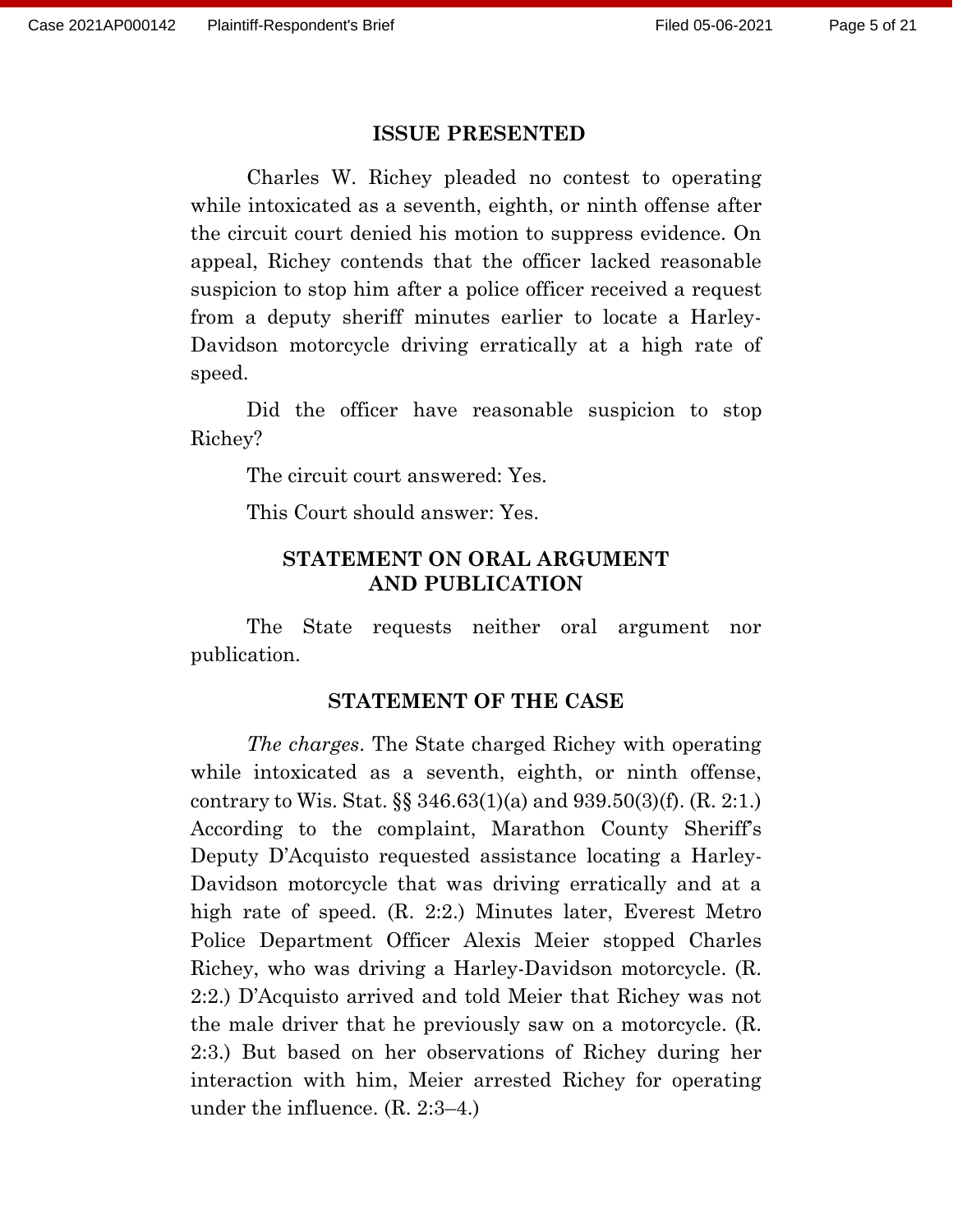*Richey's motion to suppress evidence*. Richey filed a motion to suppress evidence, alleging that the officer lacked probable cause to stop him. (R. 16:1.) Richey later clarified that he challenged the absence of reasonable suspicion for the initial stop. (R. 76:15.)

*The suppression hearing*. Officer Meier testified that on April 28, 2018, at approximately 10:59 p.m., Deputy D'Acquisto broadcast that he was with a disabled motorcycle at "Business 51 and Schofield Avenue in the Village of Weston." (R. 76:5, 19.)<sup>1</sup> D'Acquisto reported seconds later that he had cleared the disabled motorcycle. (R. 76:19.) At 11:04 p.m., D'Acquisto asked Everest Metro officers to check the area for a Harley-Davidson that D'Acquisto had observed driving erratically at a high rate of speed northbound on Alderson Street from Jelinek Avenue in the Village of Weston. (R. 76:5–6, 20.)

Approximately five minutes after D'Acquisto's request, Meier saw a Harley-Davidson traveling eastbound on Schofield Avenue just west of Alderson Street, approximately half a mile from where D'Acquisto reported last seeing the Harley-Davidson. (R. 76:7, 12.) Meier said that the only information D'Acquisto provided was that the motorcycle was a Harley-Davidson. (R. 76:22.) D'Acquisto did not provide information about the model, color, or how many people were on the motorcycle. (R. 76:23.) Meier testified that the traffic was light, that she had not observed any motorcycles at that

<sup>1</sup> Before the circuit court took Meier's testimony, it noted that it had reviewed a DVD that included video from Officer Meier, video from another officer, and a phone call related to a blood draw. (R. 76:3–4.) The DVD is not listed on the exhibit list for the motion hearing. (R. 41.) It is neither listed in the index to the record nor is it identified in the clerk's certificate as an item that must be sent by traditional methods. (R. 80:1.) A clerk for the Marathon County Clerk of Court's office informed undersigned counsel that the DVD is not in the record.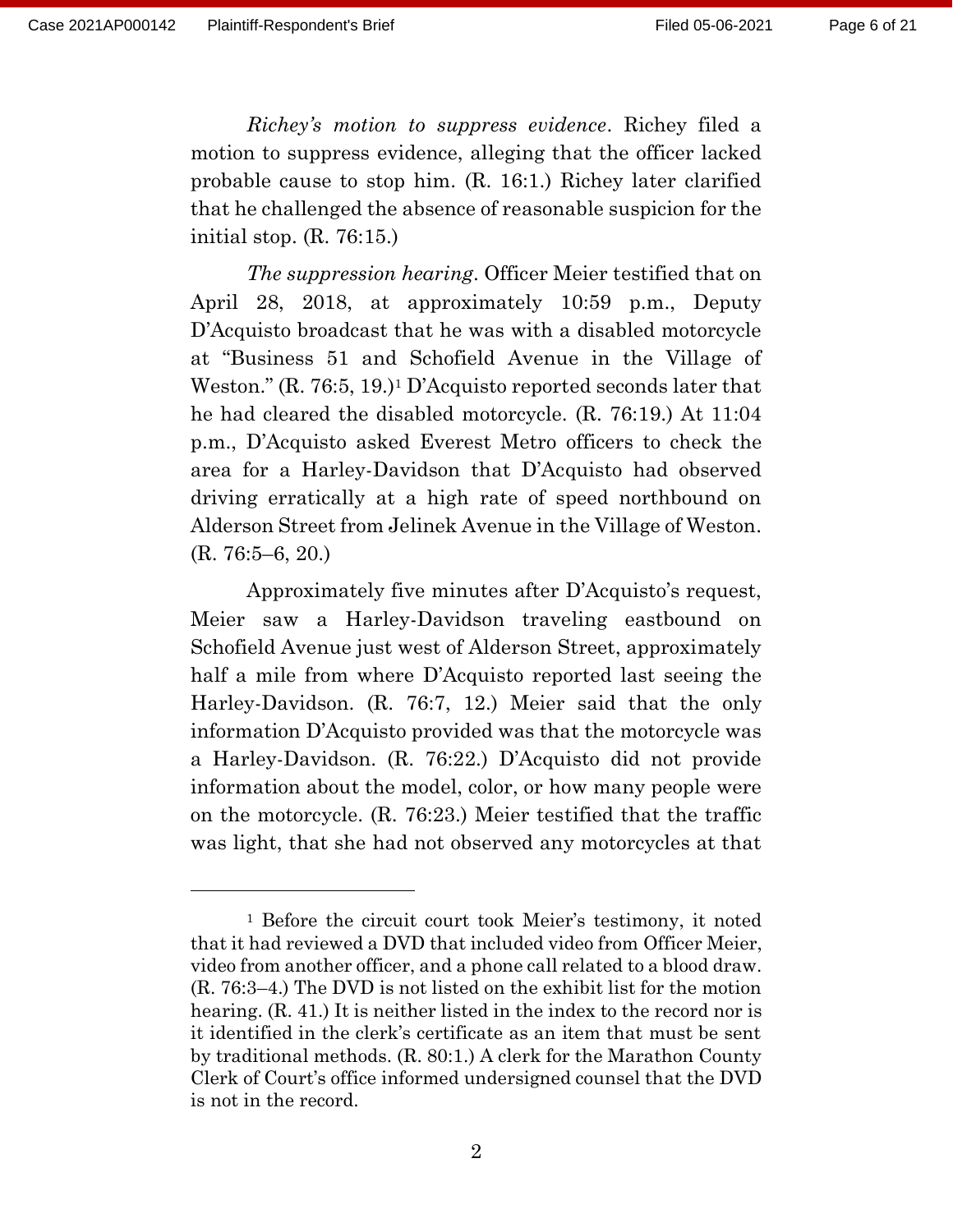time, and that this was the first Harley-Davidson she saw within that five-minute period. (R. 76:6, 12.)

After Meier confirmed through a registration check that the motorcycle she was following was a Harley-Davidson, she testified that she decided to stop the motorcycle. (R. 76:7.) Meier explained that she decided to stop the Harley-Davidson based on D'Acquisto's broadcast minutes earlier that he saw a Harley-Davidson motorcycle driving erratically at a high rate of speed. (R. 76:12–13, 31–32.) Meier travelled two and a half blocks behind the Harley-Davidson before she turned on her lights and, Richey, whom she identified as the driver, pulled over. (R. 76:13, 26.) Meier acknowledged that Richey was neither speeding nor operating the Harley-Davidson in an erratic manner before she stopped him. (R. 76:24.) Meier identified herself to Richey, advised him of the reason for the stop, and asked for identification. (R. 76:13.)<sup>2</sup> D'Acquisto arrived and told Meier that this was not the Harley-Davidson that he had previously seen. (R. 76:14.)

*The circuit court's decision denying Richey's motion to suppress.* Based on the totality of the circumstances, the circuit court determined that Meier had reasonable suspicion to stop Richey. (R. 76:47–48.) These circumstances included the time and location of Meier's observations of the Harley-Davidson in relation to D'Acquisto's recent report of a Harley-Davidson driving erratically at a high speed in the area and the absence of other motorcycles. (R. 76:45–46, 48.)

<sup>2</sup> The prosecutor asked Meier if she observed anything during her contact with Richey that made her believe that another crime had occurred. (R. 76:14.) Richey objected, contending that he was challenging the lack of reasonable suspicion for the initial stop in the first place. (R. 76:14–15, 17.) The circuit court explained that it was focusing on "what was in this officer's mind when she stopped and pulled Mr. Richey over." (R. 76:15.)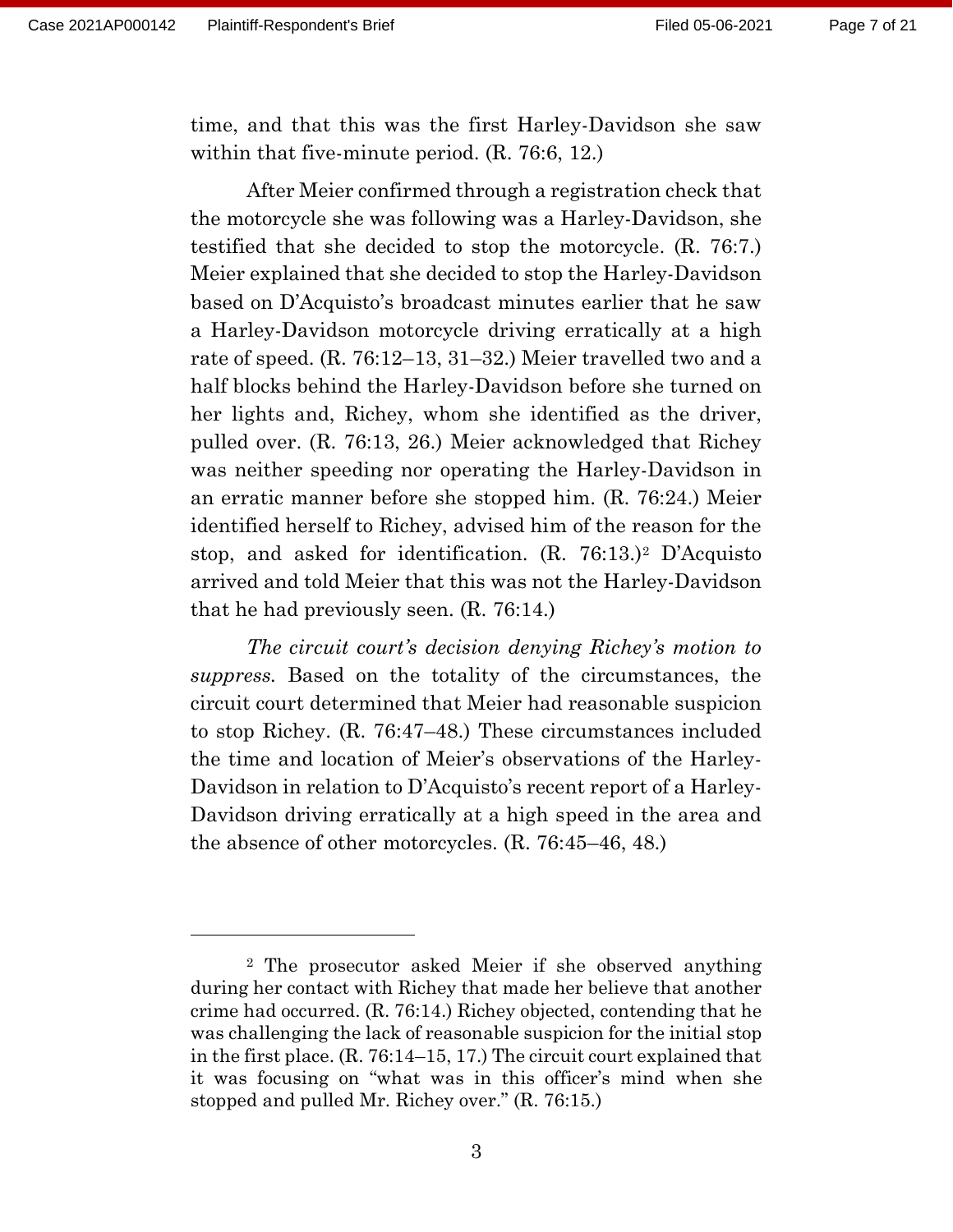*Richey's plea and sentencing*. After the circuit court denied Richey's suppression motion, Richey entered a no contest plea to a charge of operating while intoxicated as a seventh, eighth, or ninth offense. (R. 79:4, 19.) As part of a plea agreement, the State dismissed the accompanying charge of operating with a prohibited alcohol concentration. (R. 79:4–5.)<sup>3</sup> The circuit court sentenced Richey to a nine-year term of imprisonment consisting of a four-year term of initial confinement and a five-year term of extended supervision. (R. 57:1.)

Richey appeals.

#### **ARGUMENT**

**The circuit court correctly denied Richey's suppression motion because the officer seized him based on reasonable suspicion of unlawful activity.**

**A. The State bears the burden of demonstrating the reasonableness of a warrantless stop.**

*Standard of review*. "Whether evidence should be suppressed is a question of constitutional fact." *State v. Wright*, 2019 WI 45, ¶ 22, 386 Wis. 2d 495, 926 N.W.2d 157. An appellate court applies a two-step inquiry when it reviews a question of constitutional fact. First, it applies the clearly erroneous standard to the circuit court's findings of historical facts. *Id*. Second, the appellate court independently applies the relevant constitutional principles to those facts. *Id*.

*The touchstone of a Fourth Amendment claim is reasonableness*. The Fourth Amendment to the United States

<sup>3</sup> Richey's plea in this case was part of a plea agreement that resolved several other pending cases. (R. 79:3–4.) The resolution of those cases is not relevant to the suppression issue that Richey raises on appeal. The State does not address these cases further.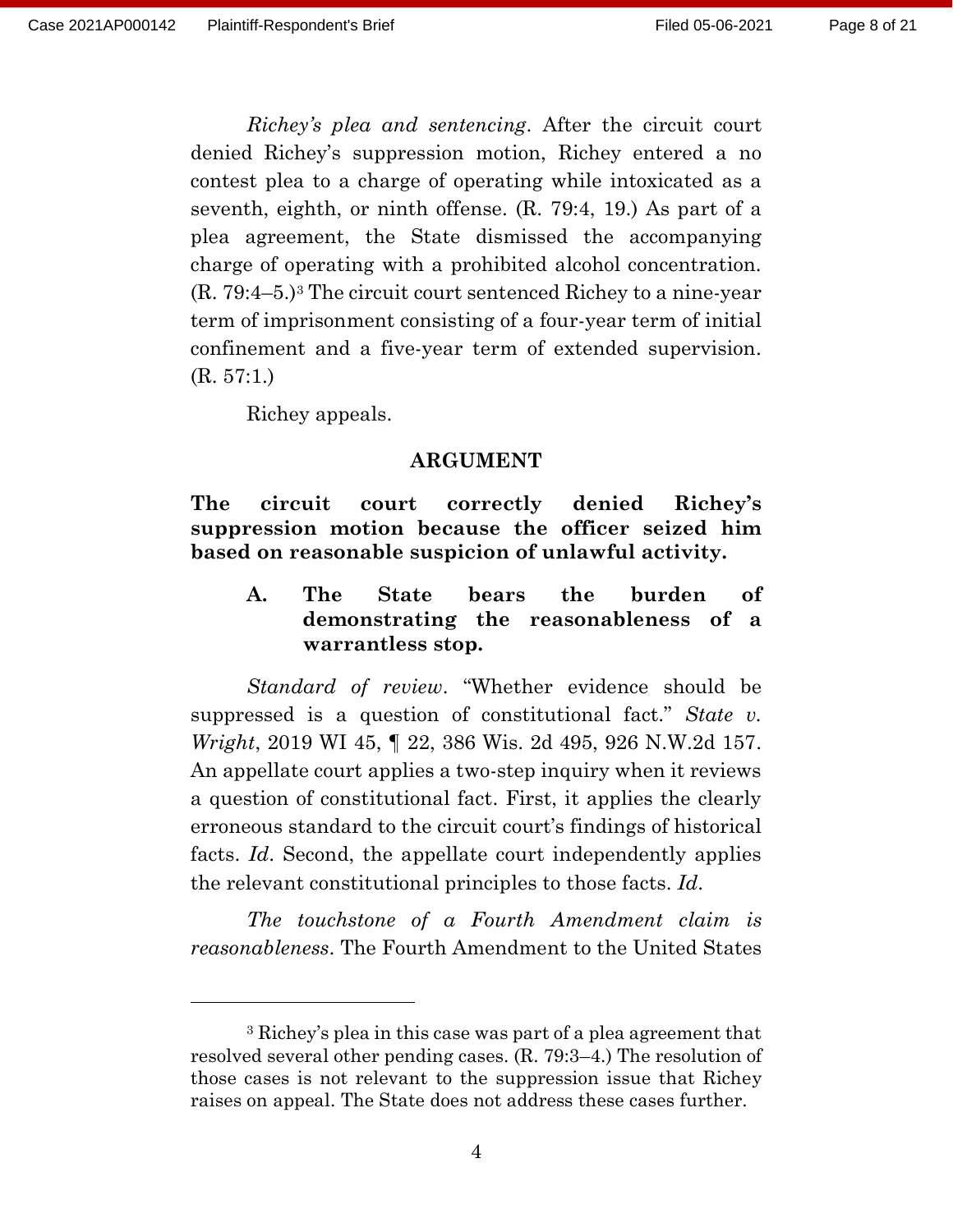Constitution, and Article I, § 11 of the Wisconsin Constitution, protect "[t]he right of the people to be secure in their persons, houses, papers, and effects, against unreasonable searches and seizures[.]" U.S. Const. amend. IV; Wis. Const. art. I, § 11. "The touchstone of the Fourth Amendment is reasonableness. The Fourth Amendment does not proscribe all state-initiated searches and seizures; it merely proscribes those which are unreasonable." *State v. Tullberg*, 2014 WI 134, ¶ 29, 359 Wis. 2d 421, 857 N.W.2d 120 (citations omitted). While a warrantless search is presumptively unreasonable, a court will uphold the search if it falls within an exception to the warrant requirement. *Id*. ¶ 30.

In applying the reasonableness test, courts have "consistently eschewed bright-line rules, instead emphasizing the fact-specific nature of the reasonableness inquiry." *State v. Scott*, 2017 WI App 74, ¶ 14, 378 Wis. 2d 578, 904 N.W.2d 125 (quoting *Ohio v. Robinette*, 519 U.S. 33, 39 (1996)). Courts assess reasonableness, weighing the governmental interest that justifies the search against the invasion that the search entails. *Terry v. Ohio*, 392 U.S. 1, 21 (1968). As part of this calculus, courts consider "the gravity of the public concerns served by the seizure, the degree to which the seizure advances the public interest, and the severity of the interference with individual liberty." *Illinois v. Lidster*, 540 U.S. 419, 427 (2004) (citation omitted).

*Investigatory stops*. An officer may conduct an investigatory stop if the officer reasonably suspects that criminal activity may be afoot. *Terry*, 392 U.S. at 30. A court assesses the lawfulness of a *Terry* stop based on the totality of the circumstances. *State v. Williams*, 2001 WI 21, ¶¶ 22– 23, 241 Wis. 2d 631, 623 N.W.2d 106. To justify a particular intrusion, "the police officer must be able to point to specific and articulable facts which, taken together with rational inferences from those facts, reasonably warrant that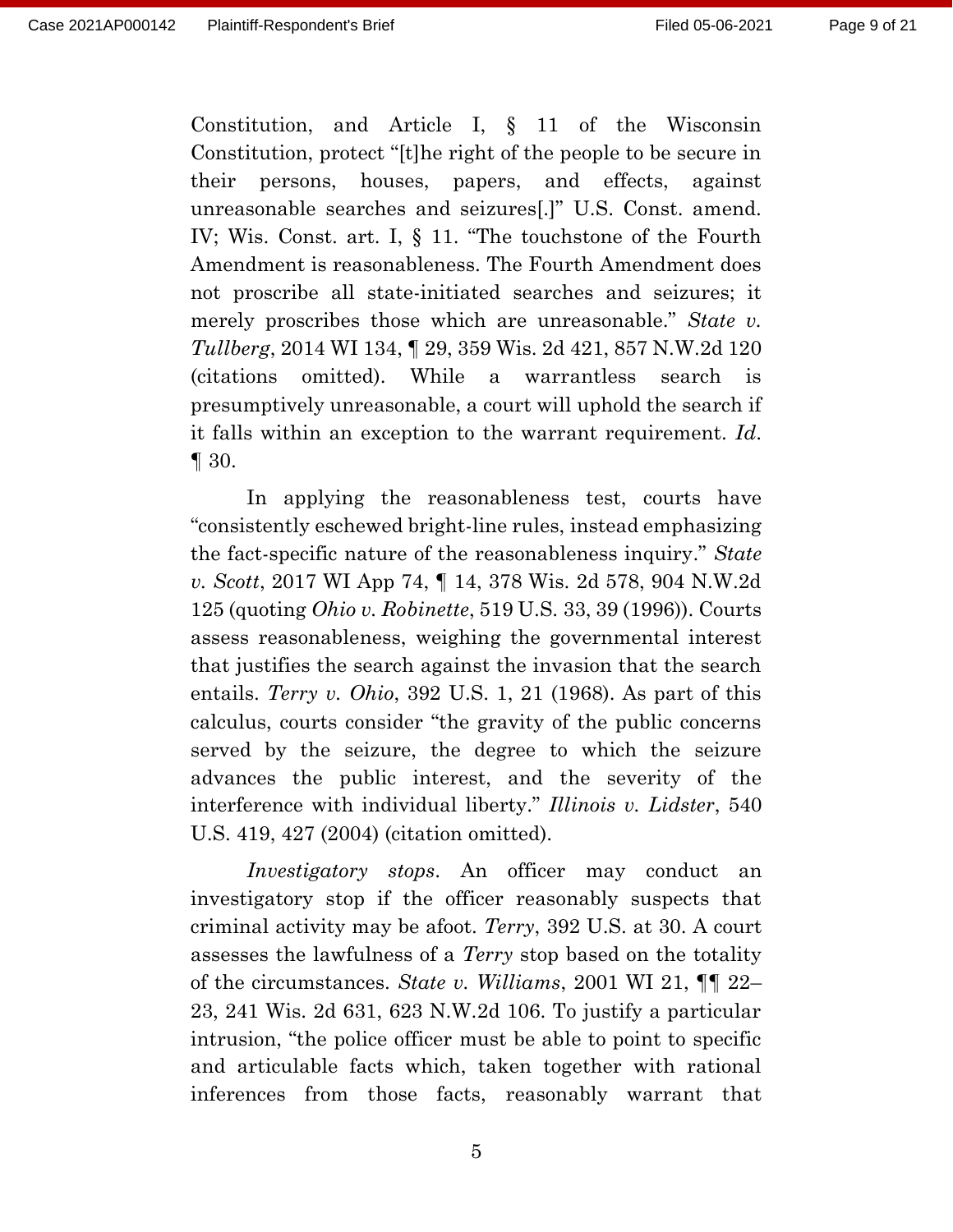intrusion." *Terry*, 392 U.S. at 21. "The crucial question is whether the facts of the case would warrant a reasonable police officer, in light of his or her training and experience, to suspect that the individual has committed, was committing, or is about to commit a crime." *State v. Post*, 2007 WI 60, ¶ 13, 301 Wis. 2d 1, 733 N.W.2d 634.

"[T]he required showing of reasonable suspicion is low." *State v. Eason*, 2001 WI 98, ¶ 19, 245 Wis. 2d 206, 629 N.W.2d 625. "[S]uspicious conduct by its very nature is ambiguous, and the principal function of the investigative stop is to quickly resolve that ambiguity." *State v. Anderson*, 155 Wis. 2d 77, 84, 454 N.W.2d 763 (1990). That is, it is the essence of good police work for an officer to freeze the situation until the officer can sort out the ambiguity. *State v. Begicevic*, 2004 WI App 57, ¶ 7, 270 Wis. 2d 675, 678 N.W.2d 293. "In allowing such detentions, *Terry* accepts the risk that officers may stop innocent people." *Illinois v. Wardlow*, 528 U.S. 119, 126 (2000)*.*

While the behavior that an officer confronts may have a possible innocent explanation, "a combination of behaviors all of which may provide the possibility of innocent explanation—can give rise to reasonable suspicion." *State v. Hogan*, 2015 WI 76, ¶ 36, 364 Wis. 2d 167, 868 N.W.2d 124. Thus, an officer need not rule out the possibility of innocent behavior before initiating an investigatory stop. *State v. Young*, 2006 WI 98, ¶ 21, 294 Wis. 2d 1, 717 N.W.2d 729.

Terry *stops and automobiles*. An officer's authority to conduct a *Terry* investigatory stop extends to "the stopping of a vehicle and detention of its occupants." *State v. Richardson*, 156 Wis. 2d 128, 139, 456 N.W.2d 830 (1990). "[R]easonable suspicion that a traffic law has been or is being violated is sufficient to justify all traffic stops. *State v. Houghton*, 2015 WI 79, ¶ 30, 364 Wis. 2d 234, 868 N.W.2d 143. When an officer "reasonably suspect[s] an individual is breaking the law," the officer may conduct a traffic stop for the purpose of obtaining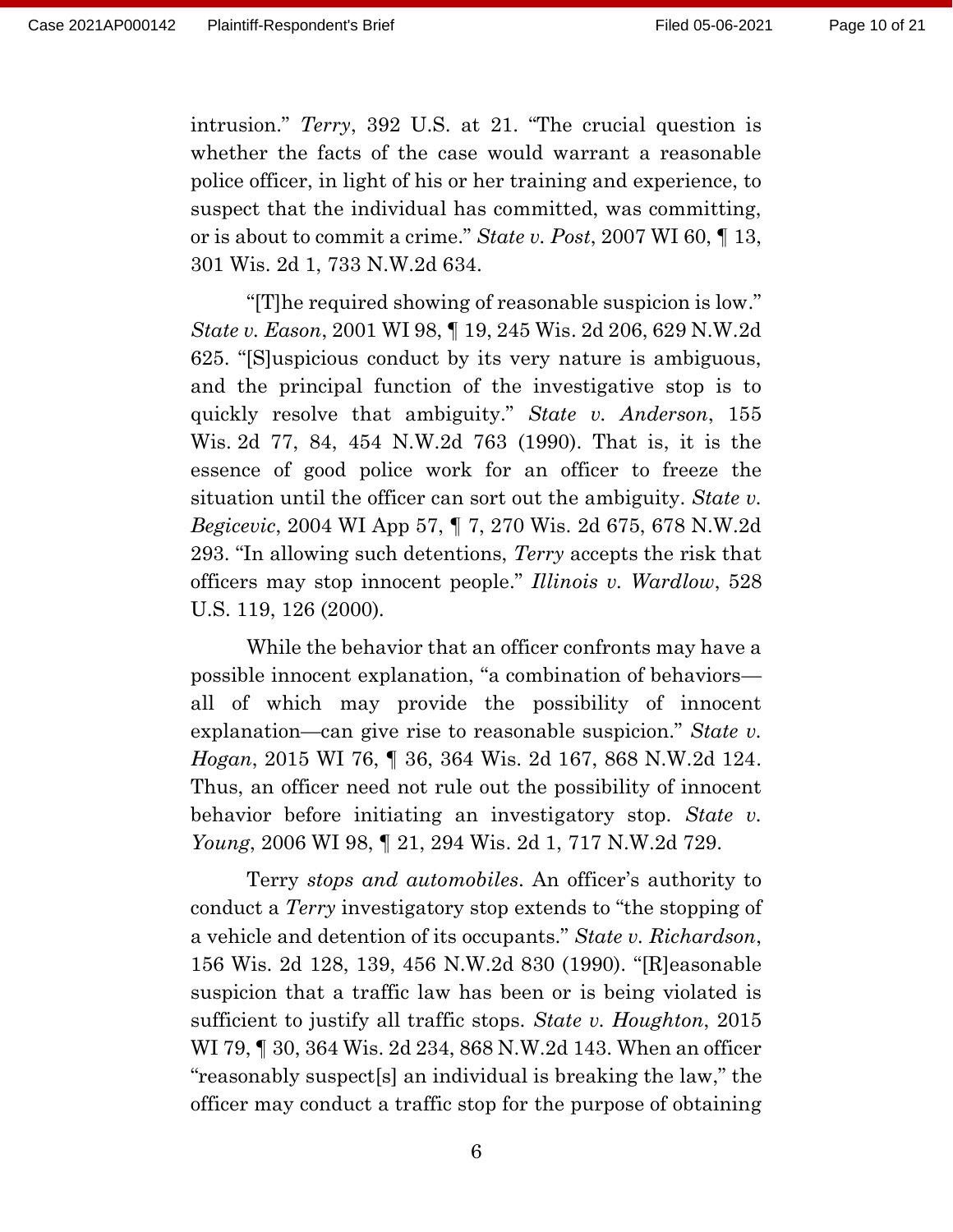information to confirm or dispel the officer's suspicions. *Id*. ¶ 22.

# **B. Based on the totality of the circumstances, Officer Meier had reasonable suspicion to stop Richey.**

The totality of the circumstances supported Meier's decision to stop Richey. These circumstances included the information that D'Acquisto provided and Meier's subsequent observations.

D'Acquisto reported to other officers that he saw a Harley-Davidson being driven erratically and at a high speed at an intersection in the Village of Weston. (R. 76:5–6.) D'Acquisto's observations provided reasonable suspicion to believe that the Harley-Davidson's driver had committed a non-criminal traffic violation. For example, a person who operates a motorcycle has a responsibility to operate it at a speed that is "reasonable and prudent under the conditions," regardless of the fixed speed limit. Wis. Stat. § 346.57(2). D'Acquisto could have performed an investigatory stop of the Harley-Davidson based on a reasonable suspicion of a noncriminal traffic violation. *State v. Colstad*, 2003 WI App 25, ¶ 11, 260 Wis. 2d 406, 659 N.W.2d 394. For reasons unclear from the record, D'Acquisto was unable to locate the Harley-Davidson and asked Everest Metro officers to look for it. (R. 76:5.)

Meier heard D'Acquisto's request to look for a Harley-Davidson because the driver was operating erratically at a high rate of speed. (R. 76:5–6.) When Meier spotted and then briefly followed Richey's Harley-Davidson, she did not see him drive it erratically or at a high speed. (R. 76:24.) But Meier could act on D'Acquisto's information. Under the collective knowledge doctrine, Meier could rely and act based on D'Acquisto's knowledge without herself knowing the underlying facts, so long as D'Acquisto himself had knowledge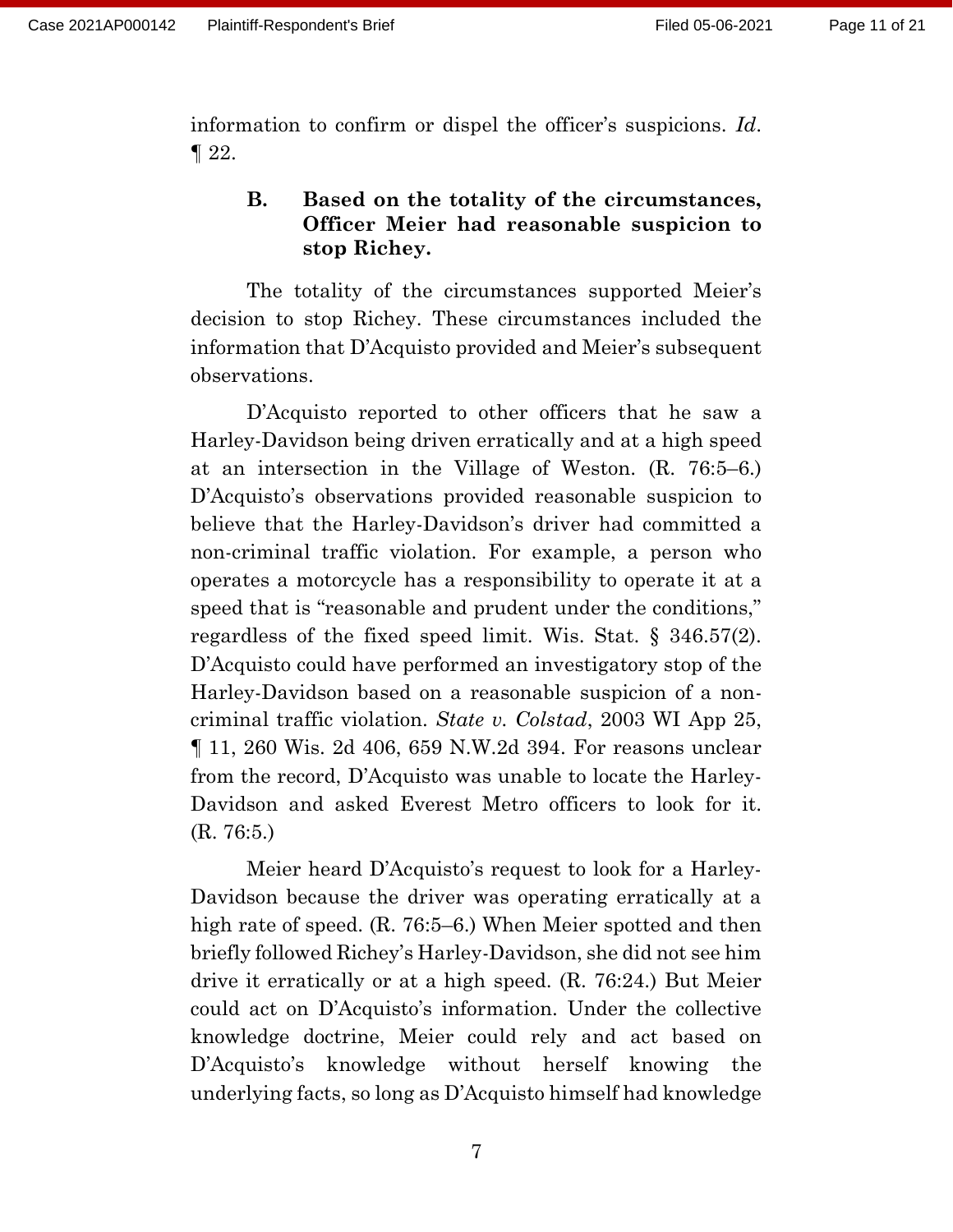of the facts amounting to reasonable suspicion. *State v. Pickens*, 2010 WI App 5, ¶¶ 11–13, 323 Wis. 2d 226, 779 N.W.2d 1 (discussing the collective knowledge rule).

Although Meier eventually learned that her suspicion was wrong, she had reasonable suspicion to stop Richey based on D'Acquisto's information. Five minutes after D'Acquisto's request, Meier saw Richey's Harley-Davidson motorcycle, the same make that D'Acquisto reported. (R. 76:12.) This was the only motorcycle that Meier saw during this time. (R. 76:12, 19.) Meier further noted that the Harley-Davidson was within a half mile from where D'Acquisto reported seeing the Harley-Davidson. (R. 76:7.) Could Meier be certain that Richey's Harley-Davidson was the same one that D'Acquisto saw? No. But reasonable suspicion did not require Meier to have "absolute certainty: 'sufficient probability, not certainty, is the touchstone of reasonableness under the Fourth Amendment.'" *New Jersey v. T.L.O.*, 469 U.S. 325, 346 (1985) (quoting *Hill v. California*, 401 U.S. 797, 804 (1971)). Based on her observation of Richey's Harley-Davidson near in place and time to D'Acquisto's report, a sufficient probability justified Meier's belief that Richey's Harley-Davidson was the same Harley-Davidson that D'Acquisto reported.

Based on her reasonable suspicion, *Terry* and its progeny authorized Meier "to temporarily freeze the situation" to investigate whether Richey's Harley-Davidson was the same one that prompted D'Acquisto's report. *See State v. Jackson*, 147 Wis. 2d 824, 835, 434 N.W.2d 386 (1989). True, those concerns were dispelled almost immediately after Meier's initial contact with Richey when D'Acquisto arrived and told Meier that Richey's Harley-Davidson was not the Harley-Davidson that he saw earlier. (R. 76:13–14.) But the Fourth Amendment did not require Meier "to simply shrug [her] shoulders" and allow a potential traffic violator to escape because she herself did not see Richey violate a traffic law or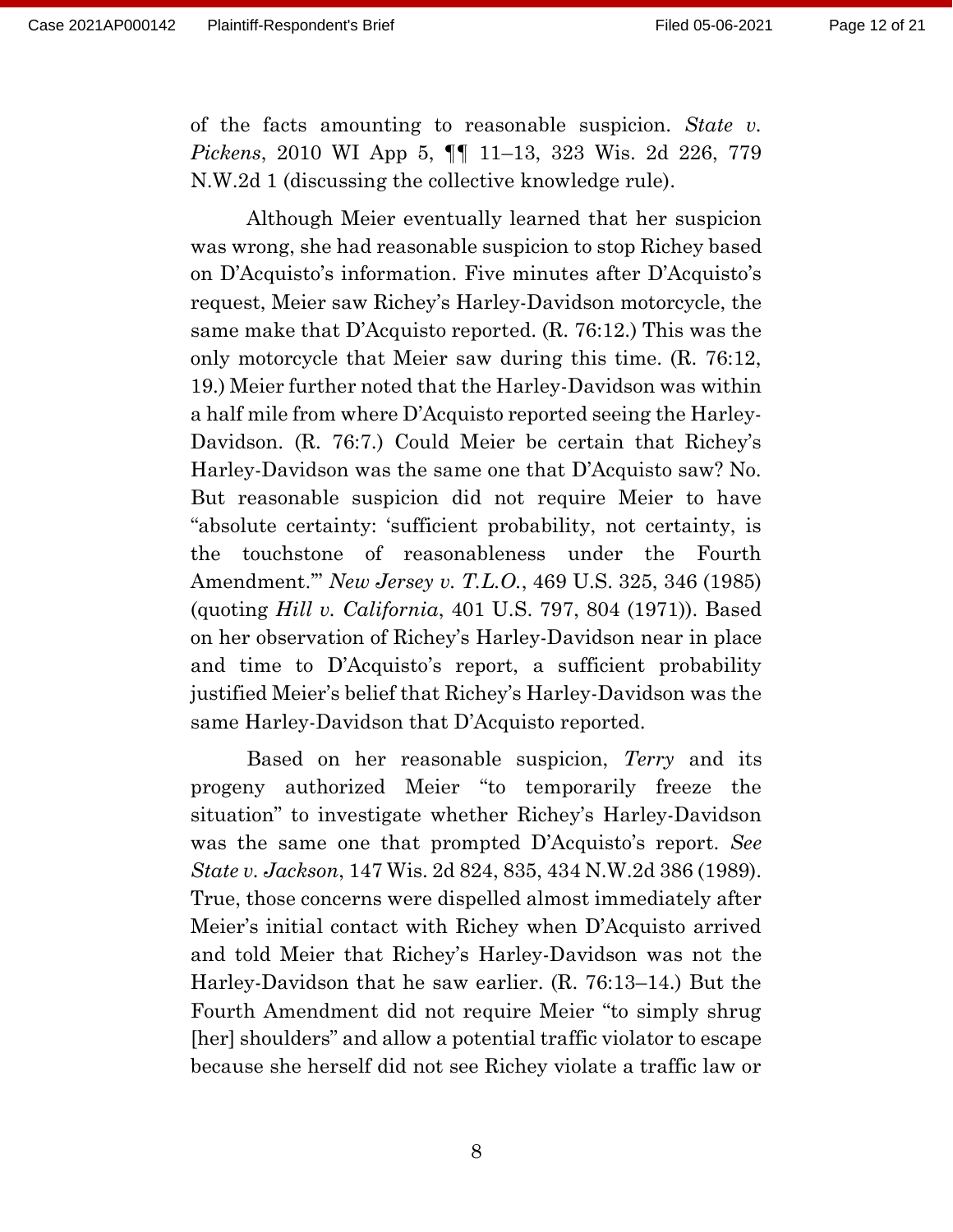have additional details about D'Acquisto's earlier observations. *Adams v. Williams*, 407 U.S. 143, 145 (1972).

Based on the facts known to Meier at the time, it was reasonable for Meier to briefly stop Richey "in order to determine his identity or to maintain the status quo momentarily while obtaining more information." *Adams,* 407 U.S. at 146. While Meier's reasonable suspicion was dispelled upon D'Acquisto's arrival, Meier acted in an objectively and constitutionally reasonable manner.

## **C. Richey's attempts to challenge reasonable suspicion are unpersuasive.**

Richey's various challenges to reasonable suspicion are unpersuasive.

First, relying on *Wardlow*, 528 U.S. 119, Richey argues that his presence "in the suspect area [was] not enough to impute suspicion onto him." (Richey's Br. 6, 9.) Under *Wardlow*, "[a]n individual's presence in an area of expected criminal activity, standing alone, is not enough to support a reasonable, particularized suspicion that the person is committing a crime." *Wardlow*, 528 U.S. at 124. Meier did not stop Richey simply because he happened to be in an area where D'Acquisto observed a traffic violation minutes earlier. Meier had an objective justification for the stop. *See id*. at 123. She stopped Richey because he was the only person that she saw driving a motorcycle at that time. (R. 76:6.) More importantly, Richey was not just driving any motorcycle, but a Harley-Davidson, the same make of motorcycle that D'Acquisto spotted driving erratically at a high speed just five minutes earlier within a half mile. (R. 76:5–7.)

Second, relying on *State v. Adams*, No. 2018AP174-CR, 2019 WL 194763 (Wis. Ct. App. January 15, 2019) (unpublished) (R-App. 101–104), Richey contends that Meier needed "something extra" to justify reasonable suspicion. (Richey's Br. 6–7.) In that case, officers stopped a car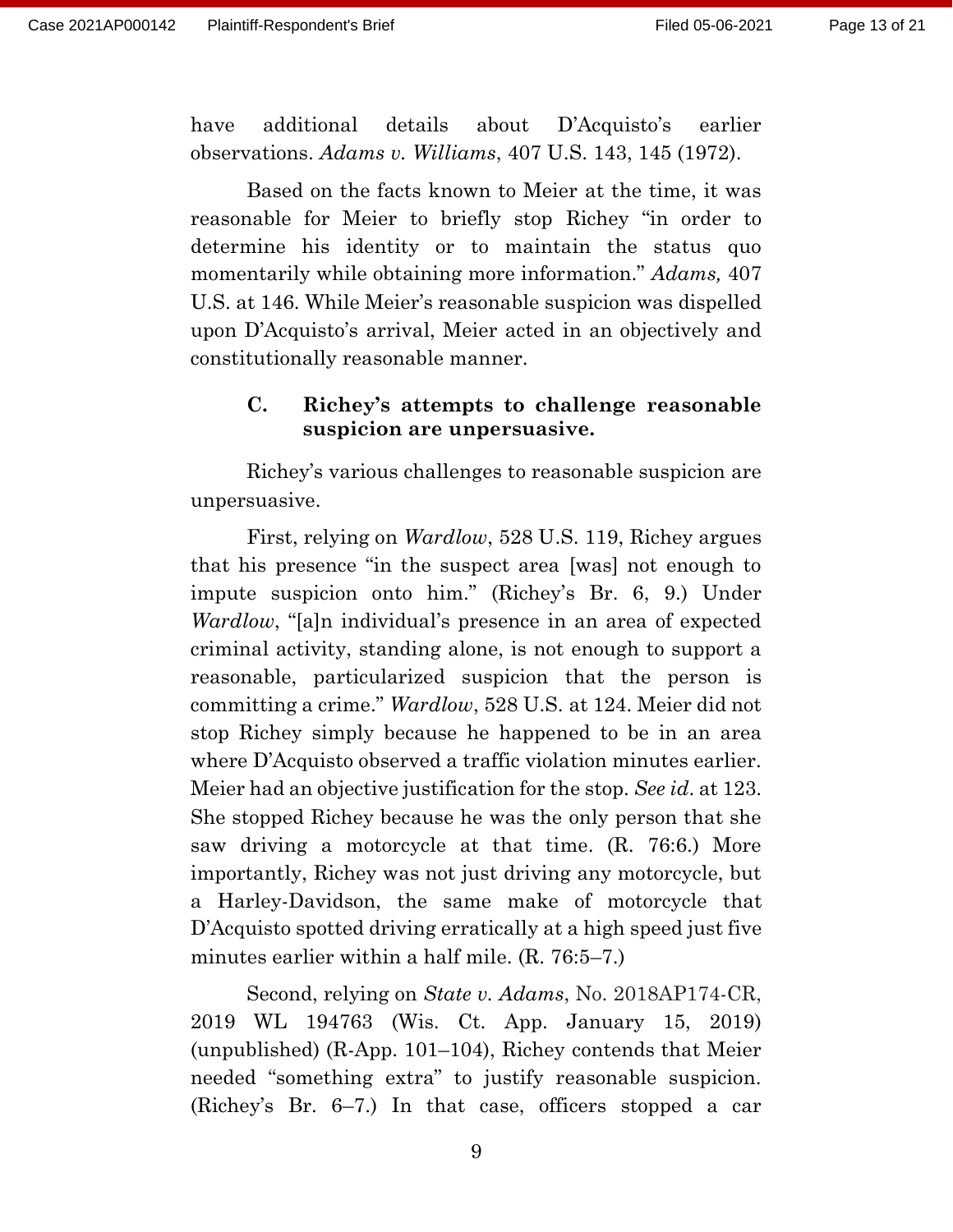containing several people, one of whom fled on foot, weaving in and out of the woods. *Adams*, 2019 WL 194763, ¶ 2. Thirty minutes after a responding deputy began his search for the fleeing person, the deputy began to follow Adams's car, which was approximately a mile from where the individual fled on foot. *Id*. ¶ 3. The deputy stopped the car after he watched it drive down a dead-end road, turn around, and proceed in a direction opposite of the deputy toward the scene of the original traffic stop. *Id*. ¶ 3. Based on the deputy's testimony, the State asserted, without any evidence, that the person who fled the original traffic stop location had summoned Adams to the area to pick up the fleeing person. *Id*. ¶¶ 10–11. Based on the record, this Court determined that there was an insufficient basis from which the deputy could reasonably suspect that Adams was attempting to aid a person who fled the police. *Id*. ¶¶ 11–12.

*Adams* is not on point. What this Court found problematic in Adams was that the deputy "transferred the reasonable suspicion of criminal activity attributed to the fleeing suspect onto Adams simply because he was driving within the search area." *Id*. ¶ 15. There was no transfer of reasonable suspicion from one person to another here: Meier did not stop Richey because she believed he was helping the person D'Acquisto saw on a Harley-Davidson flee the area. Rather, Meier's reasonable suspicion stemmed from her observation of Richey driving a Harley-Davidson within a half mile and minutes after D'Acquisto requested assistance to locate a Harley-Davidson being operated erratically at a high speed. (R. 76:5–7.)

And Meier had objective facts going for her not present in *Adams*. First, the record is devoid of any information about the person who fled the traffic scene in *Adams*. *Adams*, 2019 WL 194763,  $\llbracket$  2. By contrast, D'Acquisto provided information that significantly limited the parameters of Meier's search: a Harley-Davidson motorcycle. Second, Meier's decision to stop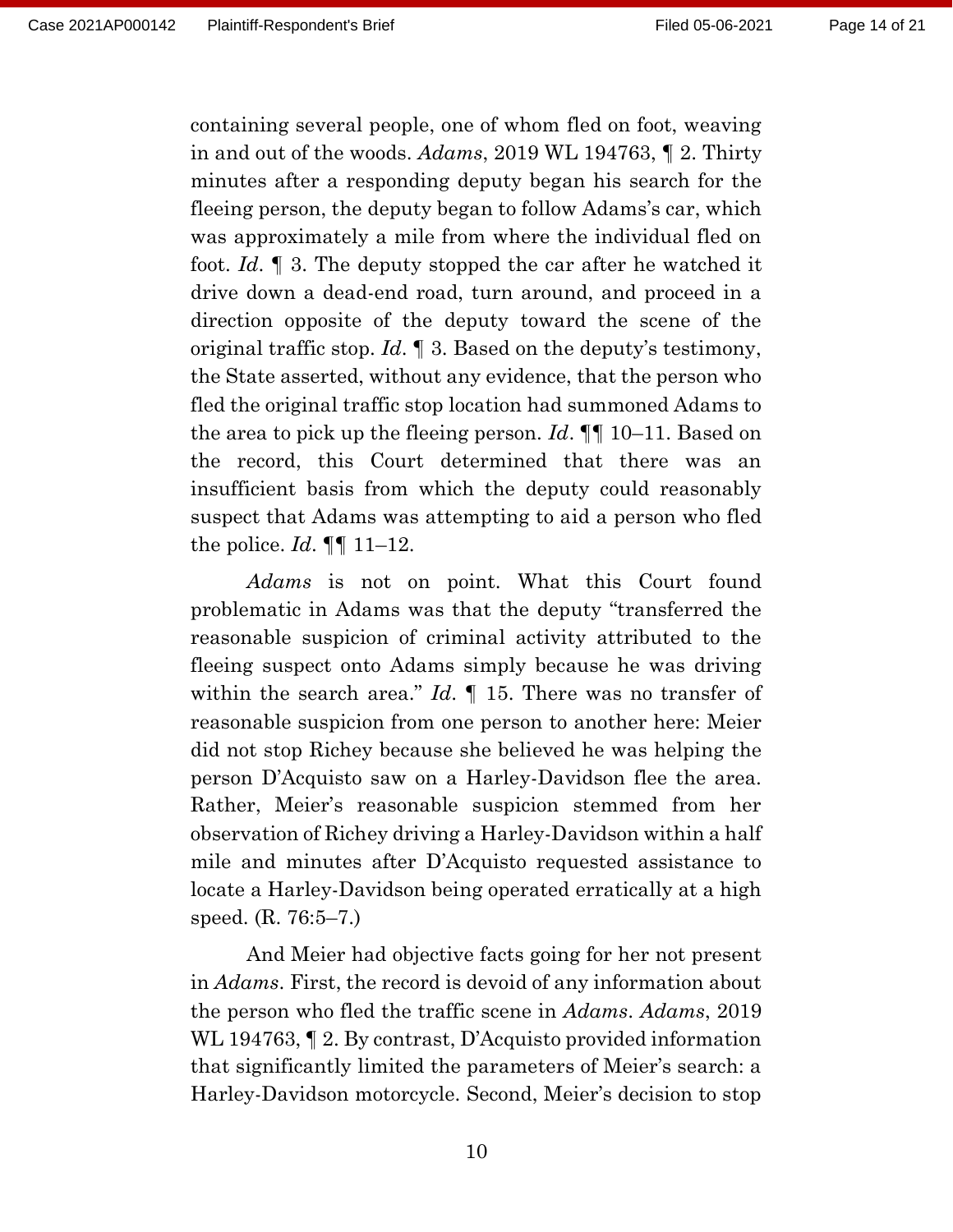Richey was also objectively reasonable because her observations were significantly closer in space and time than those of the deputy in *Adams*: five minutes versus a half hour and a half mile versus a mile. *Id*. ¶ 3; (R. 76:7, 12.)

Third, Richey counts the total number of motorcycles three—that both D'Acquisto and Meier observed in the area and suggests that motorcycles were more common than the single Harley-Davidson that Meier saw. (Richey's Br. 8.) A large number of motorcycles in the area would have undermined reasonable suspicion. But as the circuit court noted, unlike a summer night when people are cruising around, the stop occurred in April, at the beginning of the riding season, when there probably are not a lot of motorcycles. (R. 76:44–45.) And the circuit court's observation was consistent with Meier's testimony that she had not seen many motorcycles that early in the year or at that time of night when traffic was light. (R. 76:13.) More importantly, Richey's after-the-fact calculus is inconsistent with this Court's obligation to assess reasonable suspicion based on the information available to the officer when the officer made the stop. *See State v. Guzy*[, 139 Wis. 2d 663, 679, 407 N.W.2d 548](https://1.next.westlaw.com/Link/Document/FullText?findType=Y&serNum=1987080244&pubNum=0000824&originatingDoc=I2c7fad00f2c711eaa684fcd3f9c99774&refType=RP&fi=co_pp_sp_824_679&originationContext=document&transitionType=DocumentItem&contextData=(sc.Search)#co_pp_sp_824_679)  [\(1987\).](https://1.next.westlaw.com/Link/Document/FullText?findType=Y&serNum=1987080244&pubNum=0000824&originatingDoc=I2c7fad00f2c711eaa684fcd3f9c99774&refType=RP&fi=co_pp_sp_824_679&originationContext=document&transitionType=DocumentItem&contextData=(sc.Search)#co_pp_sp_824_679) And Richey's Harley-Davidson was the only motorcycle that Meier saw around the time of D'Acquisto's broadcast.

Fourth, Richey suggests that if he had been eluding D'Acquisto, he would not have been travelling back in D'Acquisto's direction and would have attempted to flee Meier as well. (Richey's Br. 8–9.) D'Acquisto did not report to the other officers that the Harley-Davidson was eluding him. According to Meier, D'Acquisto reported that the Harley-Davidson was travelling erratically at a high speed. (R. 76:6,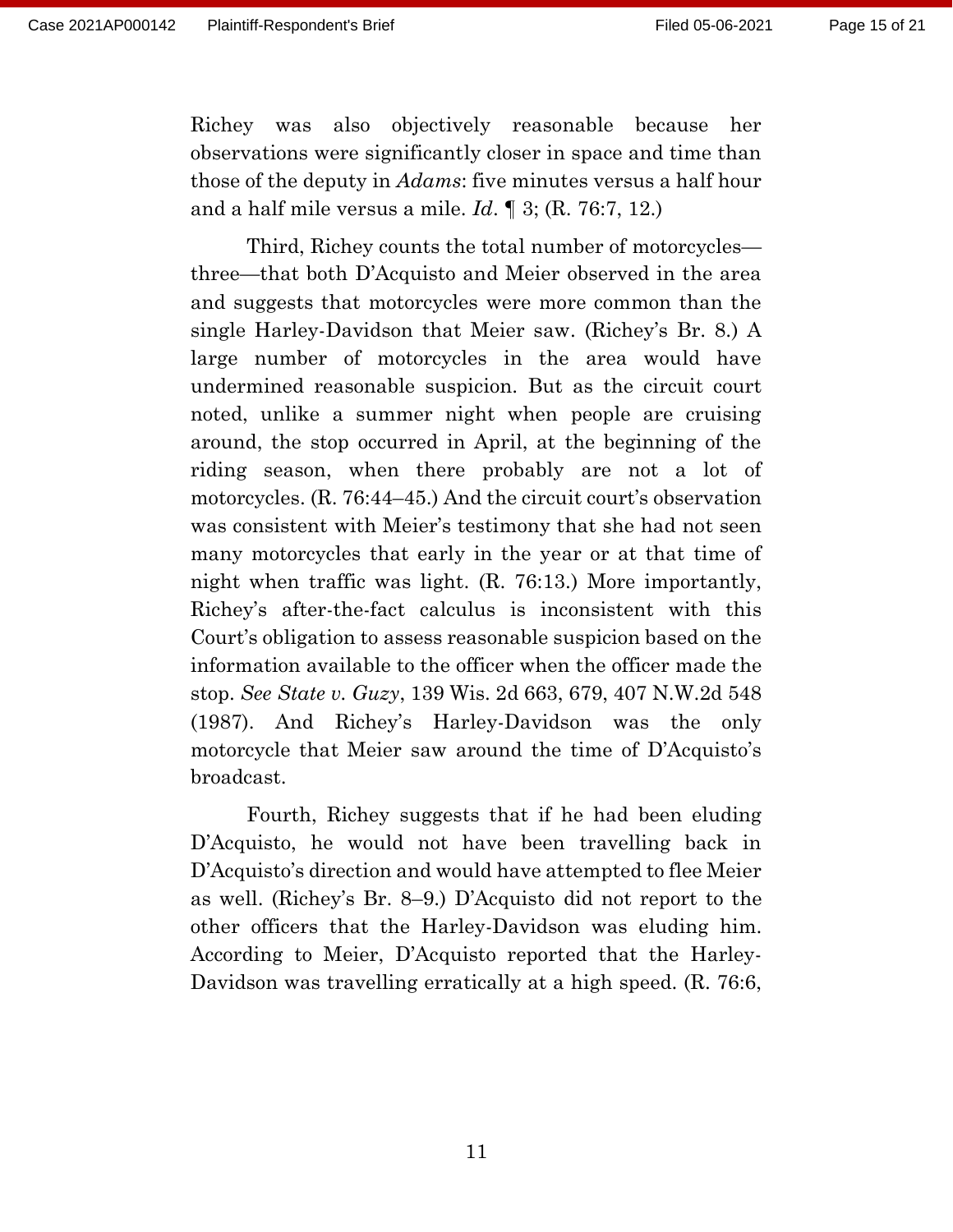31–32.)<sup>4</sup> Because the record does not support the inference that the Harley-Davidson fled D'Acquisto, Richey's operation of the Harley-Davidson in the direction where D'Acquisto observed it did not undermine reasonable suspicion.

\* \* \* \* \*

Meier did not act unreasonably based on an unparticularized suspicion or hunch when she stopped Richey. Rather, Meier did what the Fourth Amendment expects from officers: She acted reasonably, based on reasonable suspicion, and grounded in objective facts when she stopped Richey to determine whether Richey was the person that D'Acquisto saw operating a Harley-Davidson erratically at a high speed nearby and minutes earlier. Meier lawfully seized Richey, and her actions did not violate his Fourth Amendment rights.

<sup>4</sup> The prosecutor and Richey's attorney asked Meier questions that suggested or assumed that the Harley-Davidson was fleeing D'Acquisto. (R. 76:30, 32.) But Meier's actual testimony about D'Acquisto's broadcast only indicated that the Harley-Davidson was being operated erratically at a high speed and that this was the basis for the stop. (R. 76:6, 12.)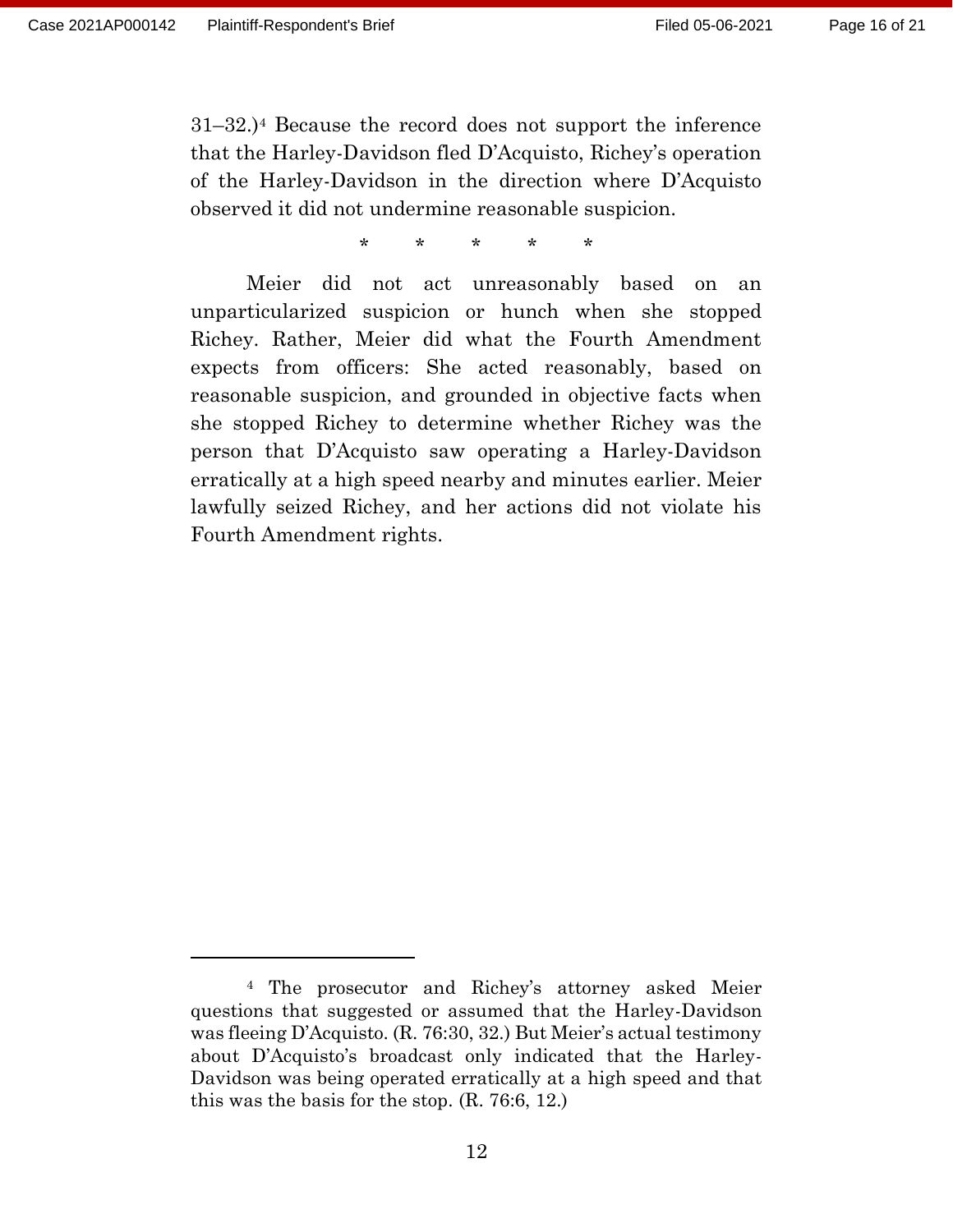#### **CONCLUSION**

This Court should affirm Richey's judgment of conviction.

Dated this 6th day of May 2021.

Respectfully submitted,

JOSHUA L. KAUL Attorney General of Wisconsin

Electronically signed by:

/s/ Donald V. Latorraca DONALD V. LATORRACA Assistant Attorney General State Bar #1011251

Attorneys for Plaintiff-Respondent

Wisconsin Department of Justice Post Office Box 7857 Madison, Wisconsin 53707-7857 (608) 267-2797 (608) 294-2907 (Fax) latorracadv@doj.state.wi.us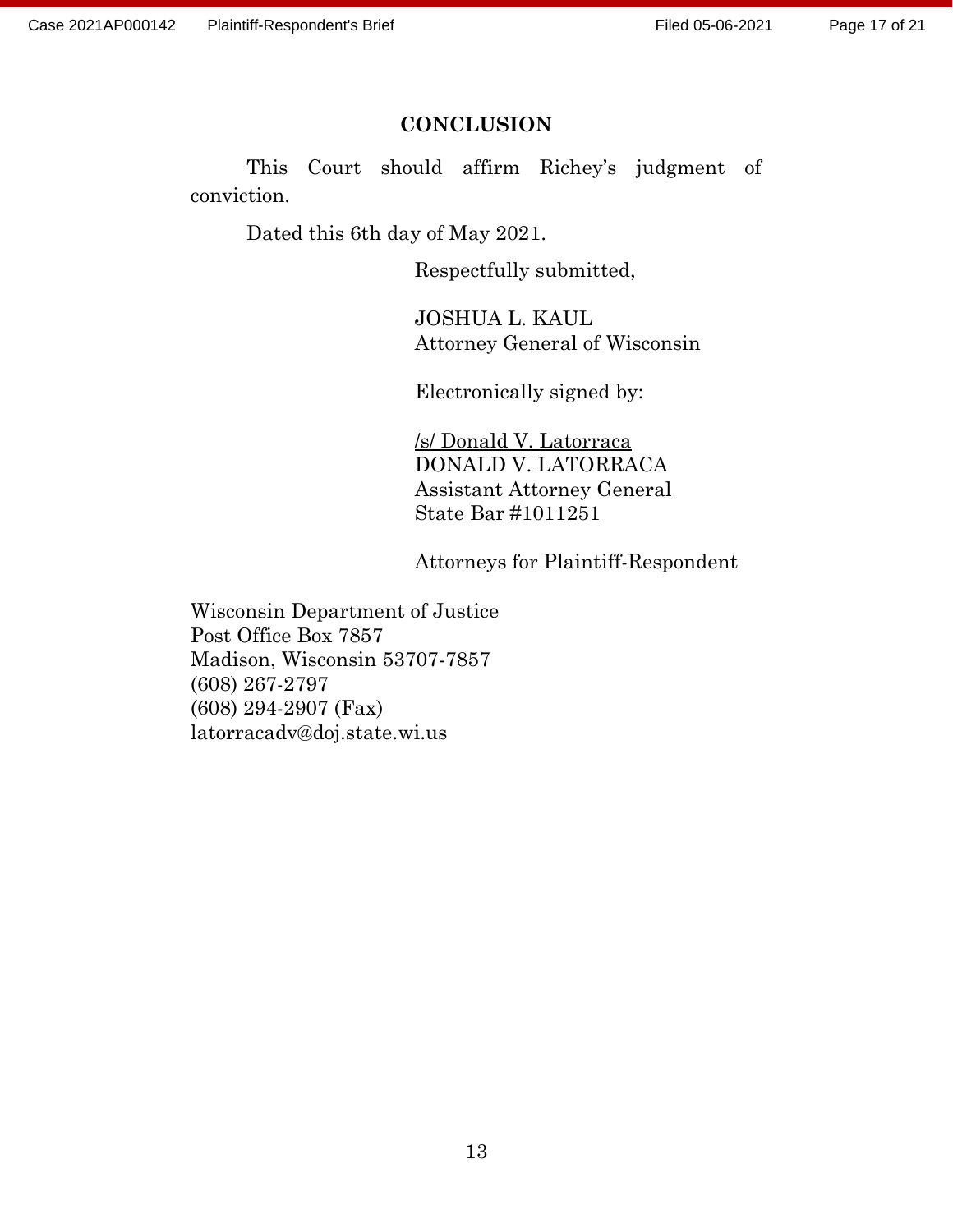#### **CERTIFICATION**

I hereby certify that this brief conforms to the rules contained in Wis. Stat.  $\S$  809.19(8)(b) and (c) for a brief produced with a proportional serif font. The length of this brief is 3,341 words.

Dated this 6th day of May 2021.

Electronically signed by:

/s/ Donald V. Latorraca DONALD V. LATORRACA Assistant Attorney General

### **CERTIFICATE OF COMPLIANCE WITH WIS. STAT. § 809.19(12)**

I hereby certify that:

I have submitted an electronic copy of this brief, excluding the appendix, if any, which complies with the requirements of the Interim Rule for Wisconsin's Appellate Electronic Filing Project, Order No. 19-02.

I further certify that:

A copy of this certificate has been served with this brief filed with the court and served on all parties either by electronic filing or by paper copy.

Dated this 6th day of May 2021.

Electronically signed by:

/s/ Donald V. Latorraca DONALD V. LATORRACA Assistant Attorney General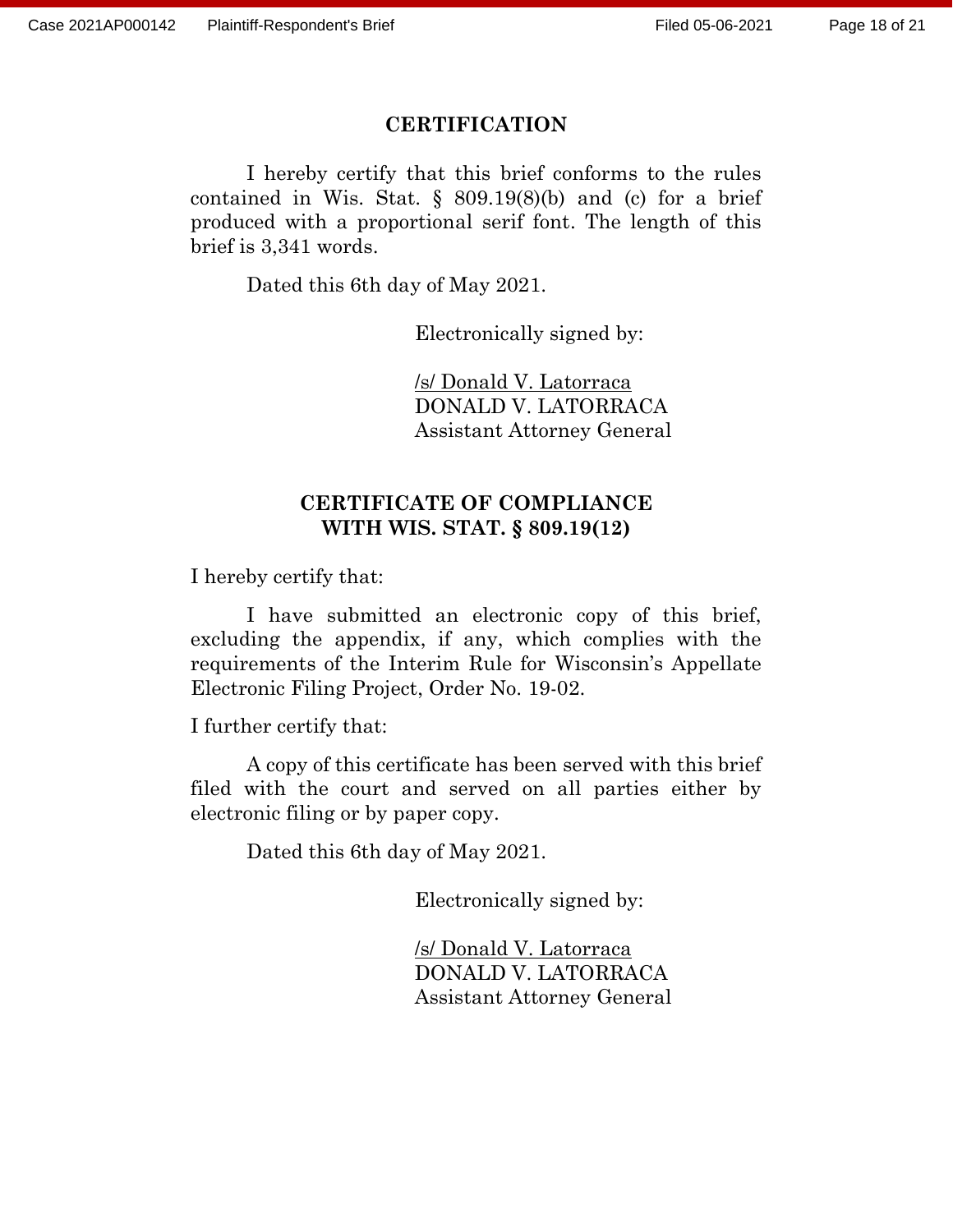# **Supplemental Appendix** *State of Wisconsin v. Charles W. Richey* **Case No. 2021AP142-CR**

Description of document Page(s)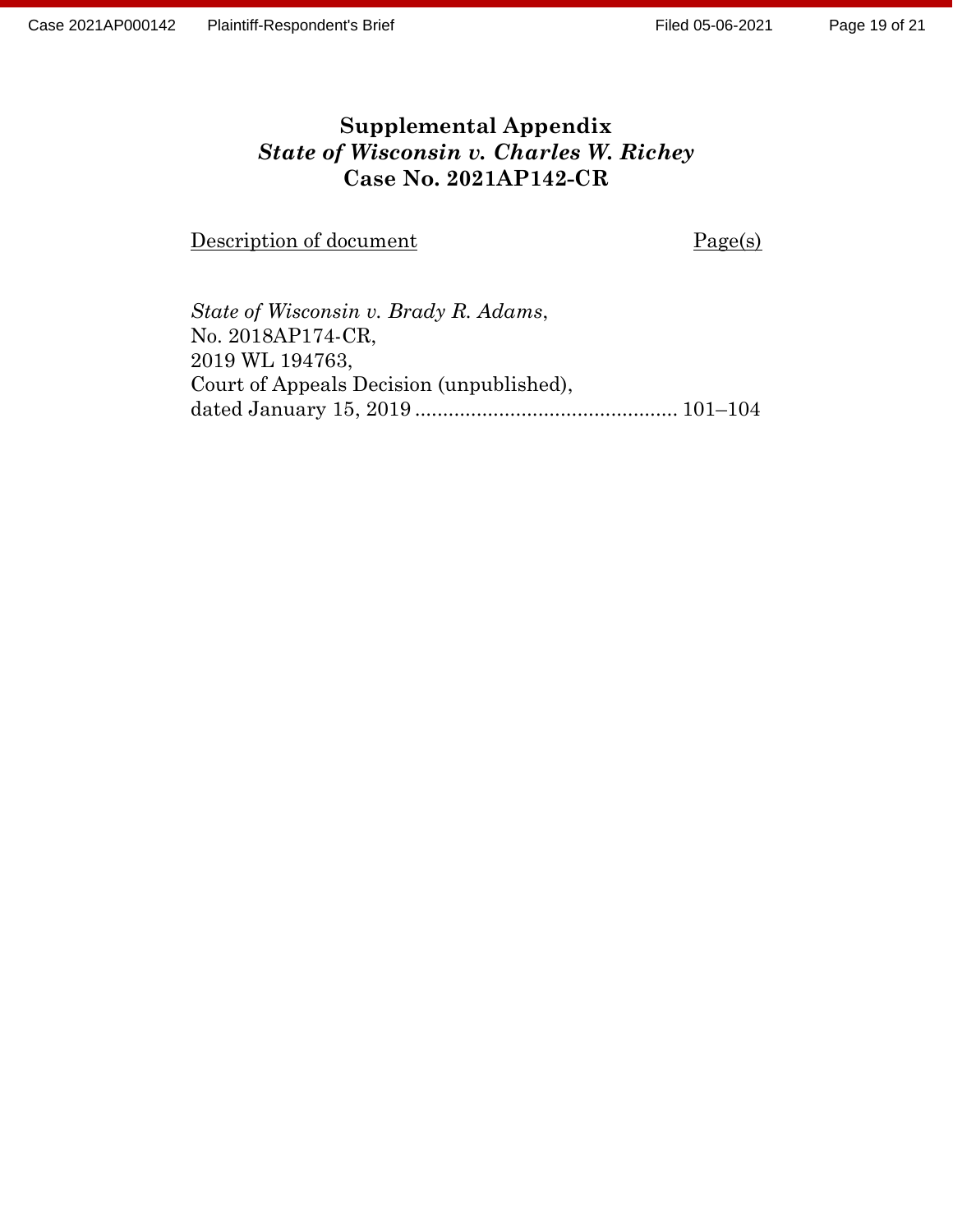### **SUPPLEMENTAL APPENDIX CERTIFICATION**

I hereby certify that filed with this brief, either as a separate document or as a part of this brief, is a supplemental appendix.

I further certify that if the record is required by law to be confidential, the portions of the record included in the appendix are reproduced using one or more initials or other appropriate pseudonym or designation, specifically including juveniles and parents of juveniles, with a notation that the portions of the record have been so reproduced to preserve confidentiality and with appropriate references to the record.

Dated this 6th day of May 2021.

Electronically signed by:

/s/ Donald V. Latorraca DONALD V. LATORRACA Assistant Attorney General